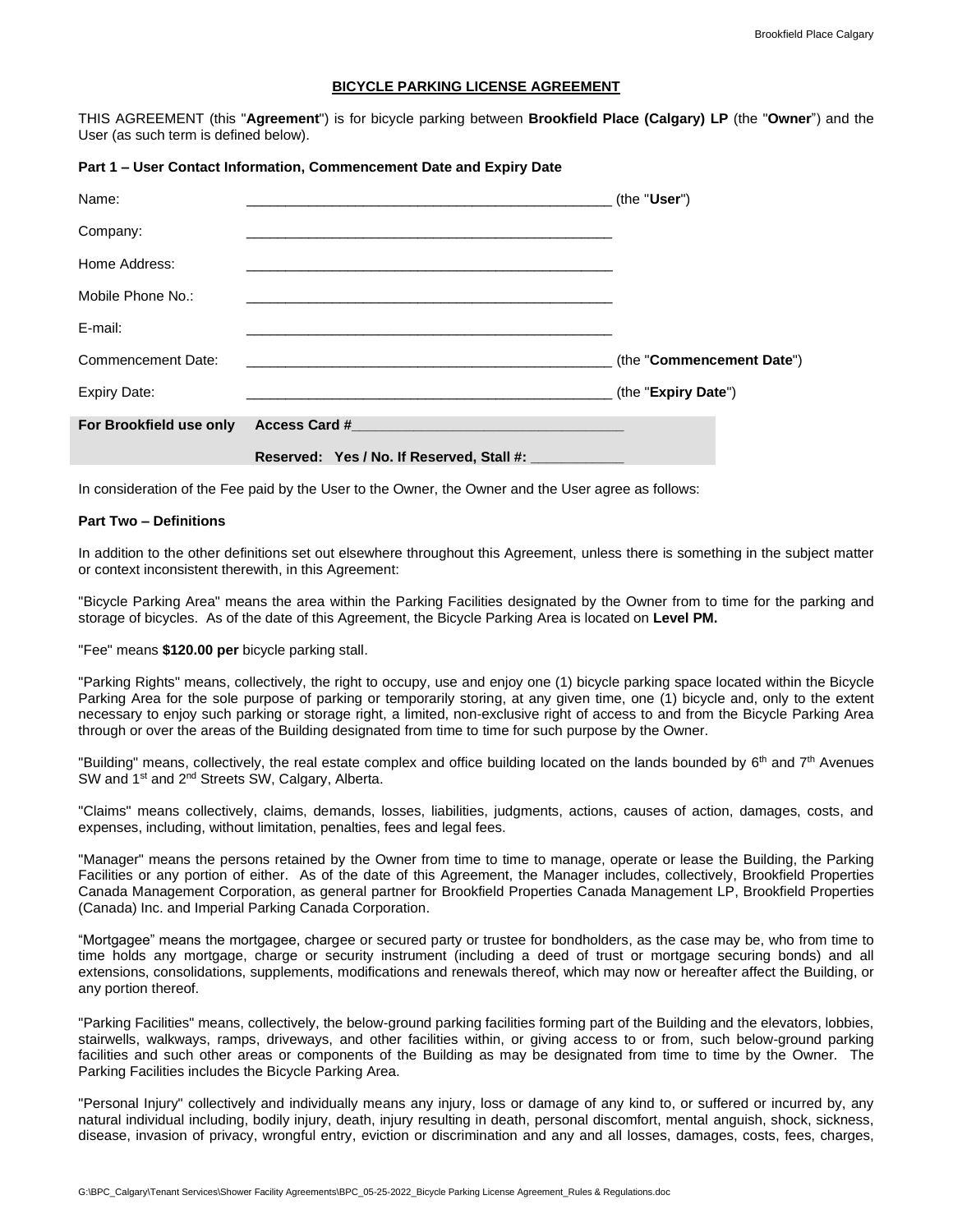disbursements or expenses of any nature or kind related to, arising from, or associated with, such injuries, losses or damage to, or suffered or incurred by, any natural individual.

"Property Loss" collectively and individually means any loss or destruction of, damage or injury to, or disappearance of, or theft of, or defacing of, or vandalizing of, property of any nature or kind however caused and all losses, damages, costs, fees, charges, disbursements or expenses of any nature or kind related to, arising from, or associated with, such loss, injury, damage, destruction, disappearance, theft or defacing suffered or incurred by any person.

"Related Entities" means persons who or which are: (i) "affiliates" or "associates", as such terms are defined in the Section 2(1) of the *Canada Business Corporations Act;* or (ii) considered or deemed to be within the group of "related persons" or "affiliated persons", as such terms are defined in the Sections 251 and 251.1 of the Income Tax *Act (Canada).* "Related Entity" will have a corresponding grammatical meaning. If there is a conflict among the foregoing statutory definitions, the statutory definitions will be combined as necessary so that the term "Related Entities " includes the greatest number of persons.

"Released Persons" means, collectively and individually: (i) the Owner, the Manager and the Mortgagee; and, (ii) the Owner, the Mortgagee's and the Manager's respective Related Entities; and, (iii) any person with an interest in the Building from time to time; and, (iv) the respective directors, officers, employees, agents and contractors of each of the foregoing persons; and, (v) those persons for whom each of such foregoing persons are legally responsible.

"Rules and Regulations" collectively means the rules, regulations, policies and procedures established by the Owner or the Manager from time to time with respect to operation of the Building, or any portion thereof. The Rules and Regulations are posted at the entrance to the Bicycle Parking Area and a copy of Rules and Regulations as of the date hereof are attached hereto as Schedule A.

"Term" means that period commencing on the Commencement Date and ending on the Expiry Date.

## **Part Three – Terms & Conditions**

1. The Owner grants and licenses to the User during the Term, and the User accepts such grant and license, the Parking Rights for the sole purpose of parking or temporarily storing one bicycle, all subject to the terms and conditions in this Agreement and for no other purpose whatsoever. The User's right to enjoy the Parking Rights will be subject to all Rules and Regulations, which Rules and Regulations are incorporated in their entirety into this Agreement.

2. As payment for the granting of the Parking Rights, the User will pay, in advance, the Fee plus GST to the Owner or Manager. The Fee is non-refundable, and no refunds will be permitted.

3. The User agrees the Released Persons shall not be liable for, or in any way responsible to, the User and the User's heirs, executors, administrators and assigns and any other entity or person acting on your behalf, and the Released Persons are hereby unconditionally released in respect of: (i) any Property Loss; or (ii) any Personal Injury; or (iii) loss, injury or damages (including, consequential loss), sustained by the User due to any reason or cause whatsoever including, any loss, injury or damages caused by, arising from, or related to the Parking Rights, the Bicycle Parking Area or the Building howsoever caused including, whether or not caused in whole or in part by: (iv) the negligence, acts or omissions of any or all of the Released Persons; or, (v) any act or omission of any other user, tenant or occupant of the Building.

4. **THE USER WILL BE RESPONSIBLE FOR, and will indemnify and save the Released Persons, and each of them, harmless from and against any and all Claims, liabilities, losses, costs, expenses and damages whatsoever** in connection with or due to or arising out of or occasioned wholly or in part by: (a) any Personal Injury or Property Loss caused to, incurred by, expended by, or suffered by any person whatsoever arising from or out of or related to or in connection with: (i) the enjoyment of the Parking Rights by any person; or, (ii) the storing or parking by the User of any bicycle or other property within, at, upon or about the Building, or any portion thereof, including the Bicycle Parking Area; or (iii) the User using, having access to or being present in the Building, or any portion thereof, including the Bicycle Parking Area and the Parking Facilities; or, (iv) the User's operation, riding, driving or using the User's bicycle or other vehicle or within, at, about, to or from the Bicycle Parking Area, the Parking Facilities and the Building or any part of the foregoing; or, (b) any fault, default, negligence, act or omission of the User; or (c) any breach or default of this Agreement by the User; or, (d) any non-compliance with or failure of the User to strictly adhere to, and perform, the Rules and Regulations.

5. The User acknowledges that this Agreement will terminate immediately if the User is no longer employed by a tenant of the Building. Either party may terminate this Agreement upon thirty (30) days' notice to the other party. If the User breaches any term or condition of this Agreement or the Rules and Regulations, the Owner may, in addition to and without limiting any other rights and remedies the Owner may have, terminate this Agreement.

6. All pass cards, tags and similar identification or access media given to the User pursuant to this Agreement are and will remain at all times the property of the Owner, are not transferable from person to person without the prior written consent of the Owner and will be returned to the Owner upon the expiration of the Term hereof, the earlier termination of this Agreement or at the written request of the Owner. The User will be responsible for the payment of any fees the Owner may charge from time to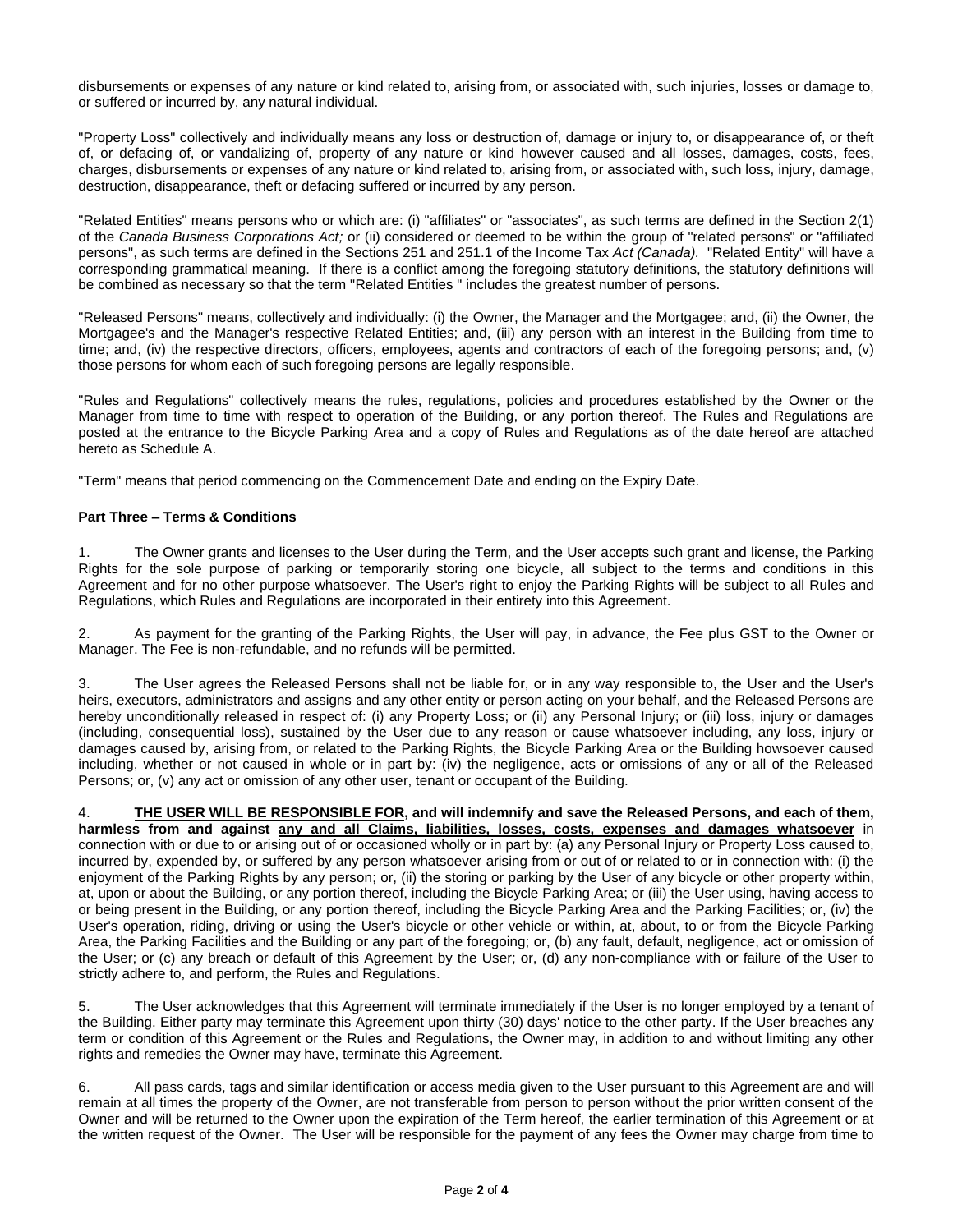time for the replacement of any such identification which may be lost, stolen, misplaced, broken, damaged, defaced, mutilated, or which may otherwise disappear or be rendered unusable.

7. The User acknowledges and agrees that the Owner has the right to temporarily close the Building, or any portion thereof including, the Parking Facilities, to carry-out any cleaning, repairs or alterations, or any other activity that the Owner deems necessary without any compensation to the User.

8. Notwithstanding any law or any provision of this Agreement to the contrary (including, any collective definition of the Owner), if the Owner are comprised of two or more persons, the liability and obligations of each person comprising the Owner for the liabilities and obligations of the Owner under this Agreement, are several in accordance with and in proportion to the interest in the Building held at the relevant time by such persons, and all such liabilities and obligations will not be, and are not, joint nor joint and several. Any and all damages, costs or losses suffered or incurred by the User or any other person as a result of the Owner' default under or breach of this Agreement, or from the negligence, acts or omissions of the Owner, the Manager or those persons for whom the Owner are legally responsible will be satisfied and enforced only against, and recourse thereunder will be had only against, the Building and the interest of the Owner in and to the Building (on a several basis) and no recourse to any other person or to the assets or property of any other person or of the Owner will be had, judgment issued or execution or other process levied. If at any time the Owner or one of the persons comprising the Owner is a trust (the "Trust"), then the obligations of the Trust will bind only the Trust itself and will not be personally binding upon any trustee, unit holder or beneficiary of the Trust or upon annuitants under plans of which holders of units of the Trust act as trustee or carrier, and resort will not be had to, nor will recourse or satisfaction be sought from, the private property of any such trustee, unit holder, beneficiary or annuitant.

9. This Agreement supersedes and takes the place of all prior agreements made between the parties. This Agreement comprises the entire agreement between the Owner and the User relating to the subject matter of this Agreement. Whenever a statement or provision in this Agreement is followed by words denoting inclusion or example (such as "including" or "such as") and then a list of, or reference to, specific matters or items, such list or reference will not be read so as to limit or restrict the generality of such statement or provision, even though words such as "without limitation" or "without limiting the generality of the foregoing" or "but not limited to" do not precede such list or reference.

10. This Agreement shall be governed by and construed in accordance with the laws of the Province of Alberta and the laws of Canada applicable therein.

11. This Agreement will enure to the benefit of and be binding upon the parties hereto and their respective heirs, executors, administrators, permitted successors and permitted assigns, as the case may be. The User will not assign this Agreement to any other person nor allow the Parking Rights to be enjoyed by any other person without, in each such case, obtaining the prior written approval of the Owner.

12. Sections 3, 4, 6, 8, 11 and 12, and all indemnity, release, or exemption from liability provisions of this Agreement in favour of the Released Persons, and the Owners' rights in respect of any failure by the User to perform any of the User's obligations under this Agreement will remain in full force and effect notwithstanding the expiration of the Term or earlier termination of this Agreement.

13. This Agreement may be executed and delivered by electronic transmission in .pdf or similar universally readable format and the parties hereto may rely upon all such facsimile or electronic signatures as though such facsimile or electronic signatures were original signatures.

14. The Owner and Manager are committed to compliance with privacy rights under *Personal Information Protection Act* (Alberta) and the *Personal Information Protection and Electronic Documents Act (*Canada). Some or all of the information set out above is or may be personal information. We have developed policies and procedures to ensure that your personal information is not otherwise disclosed to third parties or disclosed in an unauthorized manner. We collect, use, disclose to third parties and retain your personal information for various purposes, all related to the subject matter of the Agreement (including, without limitation, contacting you in case of an emergency or if your bicycle needs to be moved to permit maintenance or repairs to be carried out on the Building or for the collection of overdue Fee or for the enforcement of your covenants and agreements set out in the Agreement) or the management, operation, Ownership and taxation of the Building. At your written request to us, we will deliver to you a copy of our policies for the collection, safeguarding, use and disclosure of personal information. By signing this Agreement, you acknowledge and agree that we may collect, use, disclose to third parties and retain your personal information and that you consent to all past, present and future collection, use, disclosure to third parties and retention by us of your personal information. Your consent to such collection, use, disclosure to third parties and retention by us of your personal information will remain in effect until you deliver to us written notice of your withdrawal or variation of such consent.

The User understands that by signing below, the User agrees to be bound by the terms of this Agreement and that the User acknowledges and agrees that that the User has read, understood, and agrees with the terms of this Agreement.

**User Signature: \_\_\_\_\_\_\_\_\_\_\_\_\_\_\_\_\_\_\_\_\_\_\_\_\_\_\_\_\_\_\_\_\_\_ Date: \_\_\_\_\_\_\_\_\_\_\_\_\_\_\_\_\_\_\_\_\_\_\_\_\_\_**